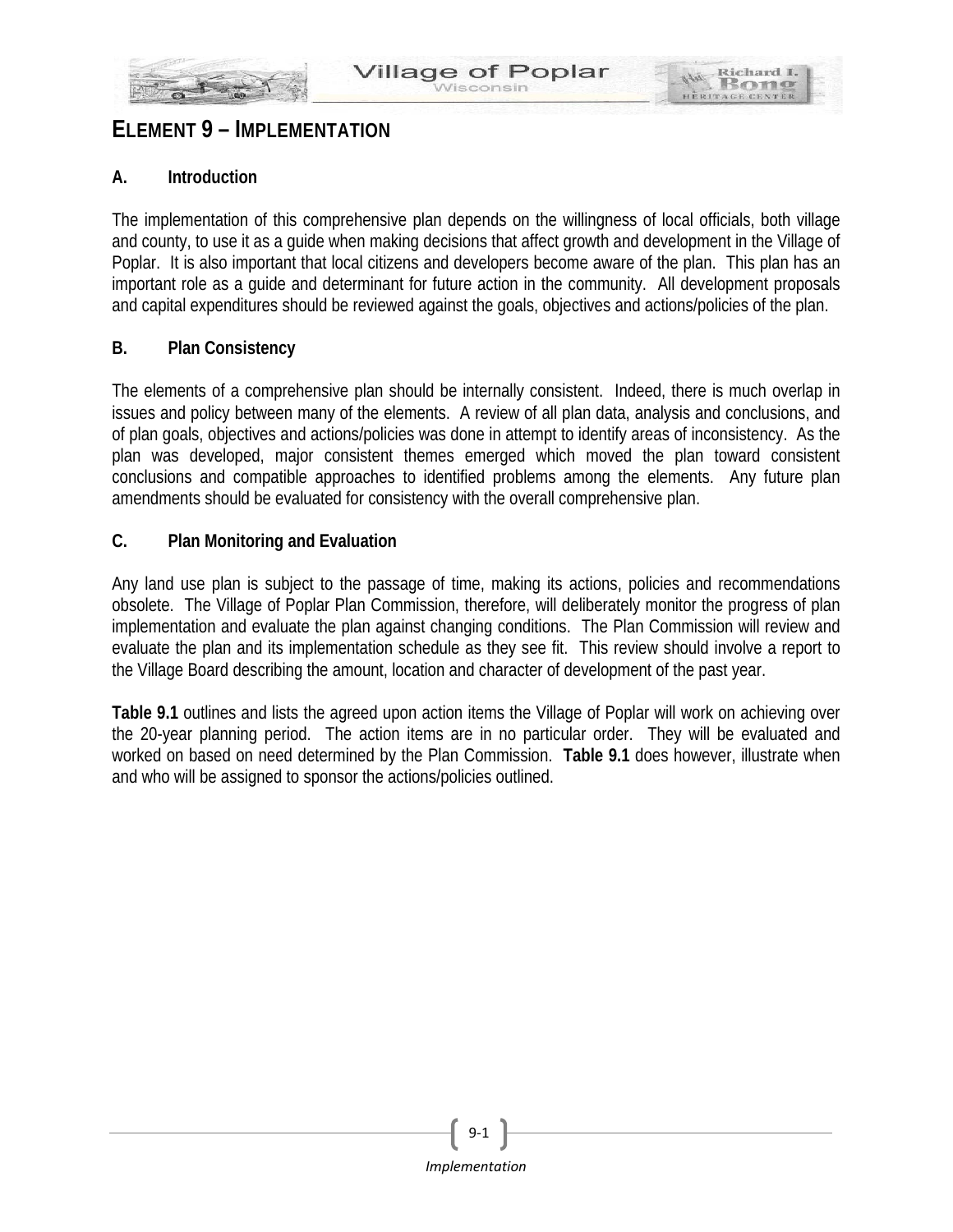| Table 9.1: Village of Poplar Recommended Implementation Actions |  |
|-----------------------------------------------------------------|--|
|-----------------------------------------------------------------|--|

BUT OF THE Y

| Category                  | <b>Recommended Action</b>                                                                         | Timeframe | <b>Responsibility</b> |
|---------------------------|---------------------------------------------------------------------------------------------------|-----------|-----------------------|
|                           | Develop a conceptual drawing of housing<br>1.                                                     |           |                       |
|                           | development for core.                                                                             |           |                       |
|                           | Designate Village-owned land in core for<br>2.                                                    |           |                       |
| <b>Housing</b>            | residential development.                                                                          |           |                       |
|                           | Rezone property/establish a planning unit<br>3.                                                   |           |                       |
|                           | development district.                                                                             |           |                       |
|                           | Identify and work with developers to implement.<br>4.                                             |           |                       |
|                           | Work with Superior Days for "park & ride"<br>1.                                                   |           |                       |
|                           | funding.<br>2.                                                                                    |           |                       |
| <b>Transportation</b>     | Work with Tri-County Corridor Commission for<br>"park & ride" development.                        |           |                       |
|                           | Contact area casinos for mass transit options for<br>3.                                           |           |                       |
|                           | other than casino patrons.                                                                        |           |                       |
| <b>Utilities &amp;</b>    |                                                                                                   |           |                       |
| <b>Community</b>          | Investigate monetary requirements for creating<br>1.<br>the campground.                           |           |                       |
| <b>Facilities</b>         |                                                                                                   |           |                       |
| Natural,                  | Follow best management practices for road and<br>1.                                               |           |                       |
| <b>Agricultural &amp;</b> | ditch maintenance to prevent erosion.                                                             |           |                       |
| <b>Cultural Resources</b> |                                                                                                   |           |                       |
|                           | 2.<br>Form a committee to investigate the feasibility of<br>holding an annual event such as "Dick |           |                       |
|                           | Bong/Poplar Fun Days".                                                                            |           |                       |
|                           | 3.<br>Develop a permanent memorial for Major Bong                                                 |           |                       |
|                           | and war veterans at the current park at the west                                                  |           |                       |
|                           | end of Main Street and/or at the former P-38                                                      |           |                       |
|                           | airplane site.                                                                                    |           |                       |
|                           | 1. Meet with existing businesses regularly to                                                     |           |                       |
|                           | assess expansion or retention issues.                                                             |           |                       |
|                           | 2.<br>Install "Welcome Business" signage.                                                         |           |                       |
| <b>Economic</b>           |                                                                                                   |           |                       |
| <b>Development</b>        | 3.<br>Create a Future Land Use map that reflects the<br>expanding commercial zone.                |           |                       |
|                           | Look into creating a TIF District or Industrial<br>4.                                             |           |                       |
|                           | Park.                                                                                             |           |                       |